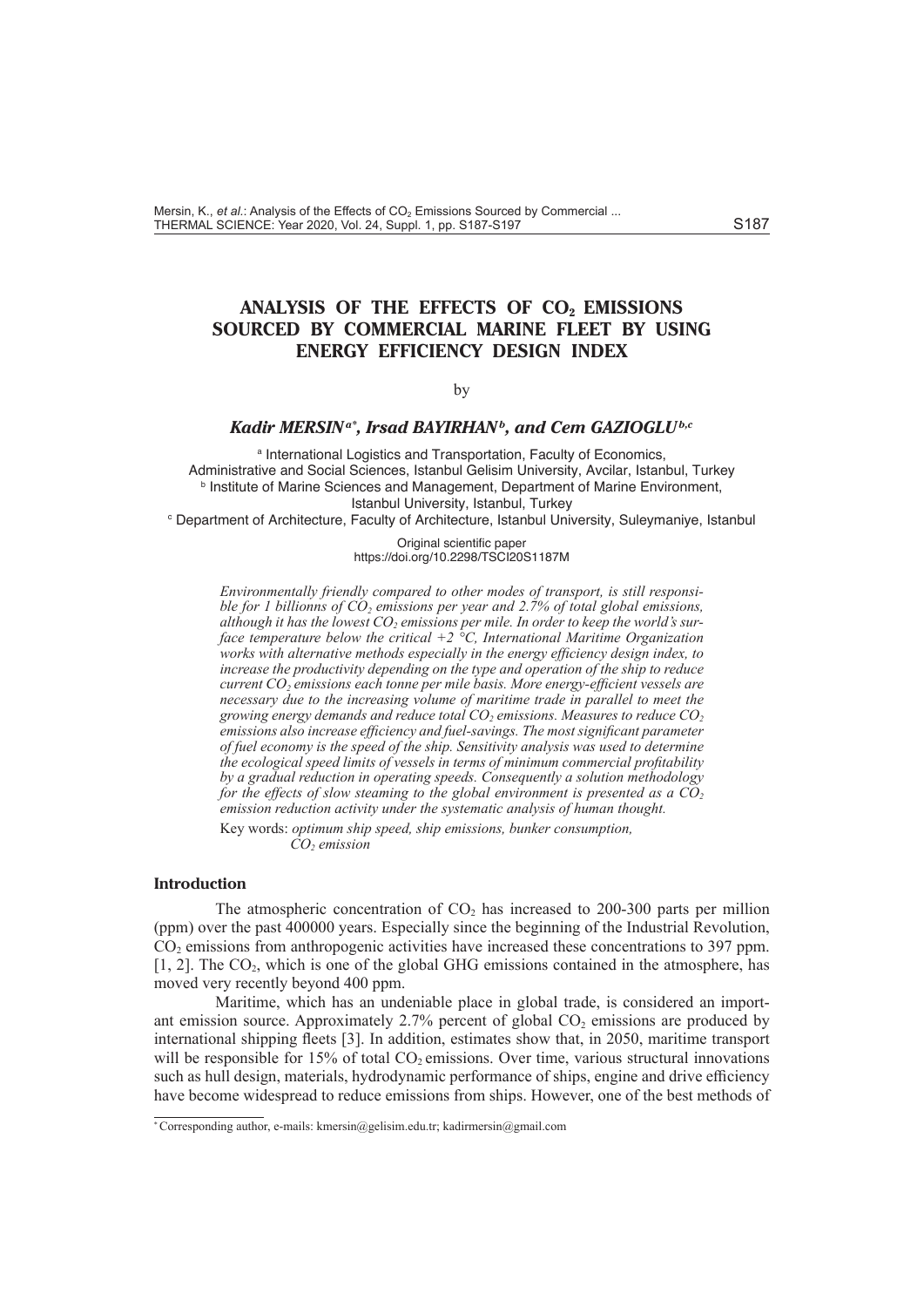reducing ship-based emissions today is freight-ship speed optimization. Corbett *et al.* [4] have studied the positive effects of slow steaming and/or speed reduction on emissions by fuel type. Some studies have proved that speed reduction can dramatically reduce fuel consumption in the case of long distances [5, 6] . Psaraftis and Konvas [7] suggested that speed reduction would increase transit times and ultimately exert pressure on the freight market.

In a globalizing world, increasing industrialization and consumer demands lead to an ever-increasing graph of foreign trade. Every day thousands of ships travel intercontinental, and play a key role in the continual increase of global trade by transporting all kinds of goods, primarily raw materials, industrial and agricultural products and petroleum products between ports.

In particular, maritime transport with trans-oceanic vessels contributes to the development of the global economy. On a sectorial basis, it is known that maritime transport carries 90% of the total tonnage and volume of products subject to world trade [8].

At the beginning of 2012, the total number of vessels, which is bigger than 300 GT (gross tons) in the world fleet, reached 48197 while the total tonnage of ships reached 146 billion DWT (deadweight tons) and the total fleet capacity reached 15.3 million TEU (twenty-foot equivalent unit) [9].

Rules in international maritime transport have a global dimension and are regulated by global organizations. One of these arrangements is the exhaust gas emission of ships because emissions from ships affect not only the regions where a country's territorial waters run out, but all the regions it navigations along the ship's route. Therefore, emissions adversely affect both the local and global environment. Moreover, they pass not only from sea to land but also from one continent to another with atmospheric phenomena [10].

The emissions from ships are regulated internationally within the scope of IMO's international convention for the prevention of pollution from ships (MARPOL) 73/78 Annex VI of the Marine Pollution Agreement. This scope includes SO*x* emission control area (SECA) and nitrous oxide emission standards for ships. As a result of the study conducted on a statistical approach on the fuel consumption and emissions of the international maritime trade fleet, total global anthropogenic emissions were reported to be  $2.7\%$  CO<sub>2</sub>, 11% NO<sub>x</sub>, and 2% SO*x* [11].

In the maritime industry, it is a topic that is constantly being studied to optimize the fuel consumption of ships. In recent years in IMO, studies on reducing  $CO<sub>2</sub>$  emissions of shipsourced greenhouse gases, especially gases from ship chimneys have yielded a result and EEDI has been implemented. Hughes, working for the IMO Air Pollution and Climate Change Department, described the EEDI as a, product created by a wide range of organizations to reduce greenhouse gas emissions from ships [12, 13].

The EEDI serves the efficiency of the global environment with fewer fossil fuel uses and associated GHG emissions, as it includes energy efficiency enhancing calculations. With the development of larger ship and optimized body designs with more efficient motors and propulsion systems,  $CO<sub>2</sub>$  emissions are reduced by ton-km capacity [14].

The EEDI is a figure value derived from the ship's calculation of  $CO<sub>2</sub>$  emissions per tonne per mile, that is to say, with the formula based on the specific technical design parameters of the ship, in order to ensure more efficient energy use, which will lead to less fuel use. Smaller EEDI figure values are used as more energy efficient ship design. The implementation of the EEDI regulation is only for ships larger than 400 GT. The EEDI uses for seven different ship types [15]: Bulk Carriers, Tankers**,** Gas Tanker**,** Container Ships, General Cargo Ships**,** Refrigerated Cargo Ships**,** and Combination Carriers. But, EEDI is not used for ships with steam, diesel, electric and hybrid propulsion systems.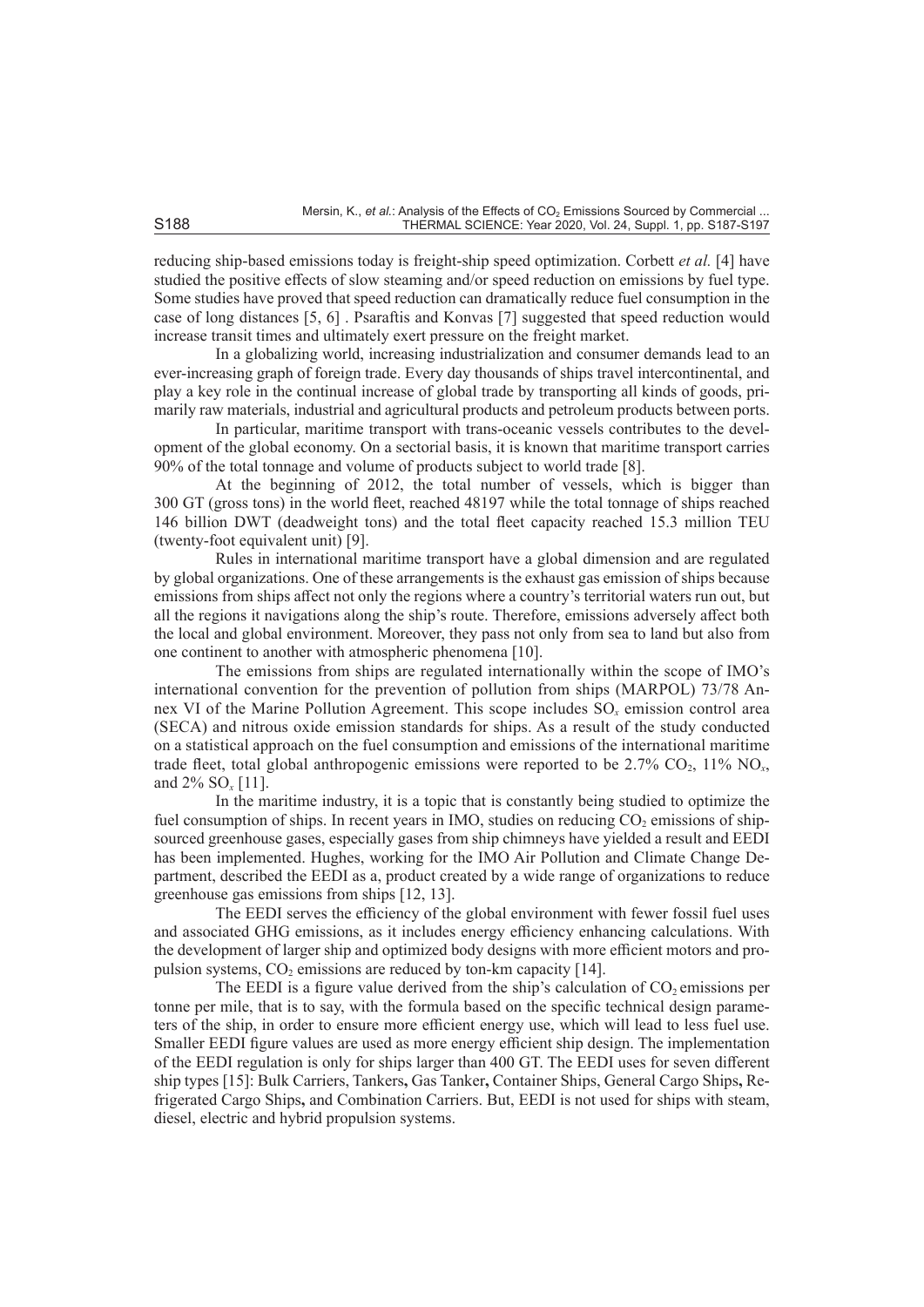Mersin, K., *et al.*: Analysis of the Effects of CO<sub>2</sub> Emissions Sourced by Commercial ... THERMAL SCIENCE: Year 2020, Vol. 24, Suppl. 1, pp. S187-S197

In order to find the amount of  $CO<sub>2</sub>$  emitted by a ship, it is necessary to multiply the specified  $CO<sub>2</sub>$  emission factor by the index coefficient. The EEDI formula has a grams of  $CO<sub>2</sub>$  per tons  $\times$  nautical value, which can be considered scientifically correct. The lower EEDI value is less  $CO<sub>2</sub>$  emissions. The total emission of carbon dioxide released from a ship can be shown in grams:

Ship's CO<sub>2</sub> Emission = (Capacity × Speed) × CO<sub>2</sub> Emission index =

\n
$$
CO_2 \text{ Emission index} = \frac{\text{Ship's CO}_2 \text{ Emission}}{\text{Capacity} \times \text{Speed}} \tag{1}
$$

The  $CO_2$  emission index is  $gCO_2$  per tonne  $\times$  mile and the ship's  $CO_2$  Emission index is different for each ship.

## **Materials and methods**

In this part of the study, the total annual  $CO<sub>2</sub>$  emission of a 150.000 DWT ship at 14.25 knots, 13.54 knots, and 12.83 knots speeds was calculated. In the second part of this analysis, EEDI Ship design index of ship which has EEDI value for full vessel is taken as 1.8  $gCO<sub>2</sub>$  per tonne  $\times$  mile. Nevertheless, if EEDI value for empty ship is taken as 2 gCO<sub>2</sub> per tonne  $\times$  mile, how the system gives results is also indicated.

The EEDI formula is expressed [16]:

$$
\left(\prod_{j=1}^{M} f_j\right) \left(\sum_{i=1}^{nME} P_{ME(i)} C_{FME(i)} SFC_{ME(i)}\right) + P_{AE} C_{FAE} SFC_{AE} + \left\{\left[\prod_{j=1}^{M} f_j\sum_{i=1}^{nPTI} P_{PTI(i)}\right.\right.\left.f_i.Capacity.V_{ref} f_w\right.\left.\sum_{i=1}^{neff} f_{eff(i)} P_{AEeff(i)}\right] C_{FAE} SFC_{AE}\right\} - \left[\sum_{i=1}^{neff} f_{eff(i)} P_{eff(i)} C_{FME} SFC_{ME}\right.\left.f_i.Capacity.V_{ref} f_w\right. (2)
$$

where  $C_F$  is the non-dimensional conversion factor between fuel consumption and  $CO_2$  emission. The  $C_{FME} = C_{FAE} = C_F = 3.1144$  gCO<sub>2</sub>/g as fuel. The CO<sub>2</sub> emission values of the  $C_F$  conversion factor according to different fuel types are presented in tab. 1. The  $V_{ref}$  is the speed of ship (no wind, no wave, speed of maximum loaded ship in knots in open water).

| Fuel       | Reference           | CO <sub>2</sub> | CF             |
|------------|---------------------|-----------------|----------------|
| Diesel     | ISO 8217 Grades DMX | 0.875           | 3.206          |
| LFO        | ISO 8217 Grades RMD | 0.860           | 3.151          |
| <b>HFO</b> | ISO 8217 Grades RME | 0.850           | 3.114          |
| LPG        | Propan, Butan       | 0.819<br>0.827  | 3.000<br>3.030 |
| LNG        |                     | 0.750           | 2.750          |

Table 1. The  $CO<sub>2</sub>$  emission values of different  $C<sub>F</sub>$  conversion **factors according to different fuel types [17]**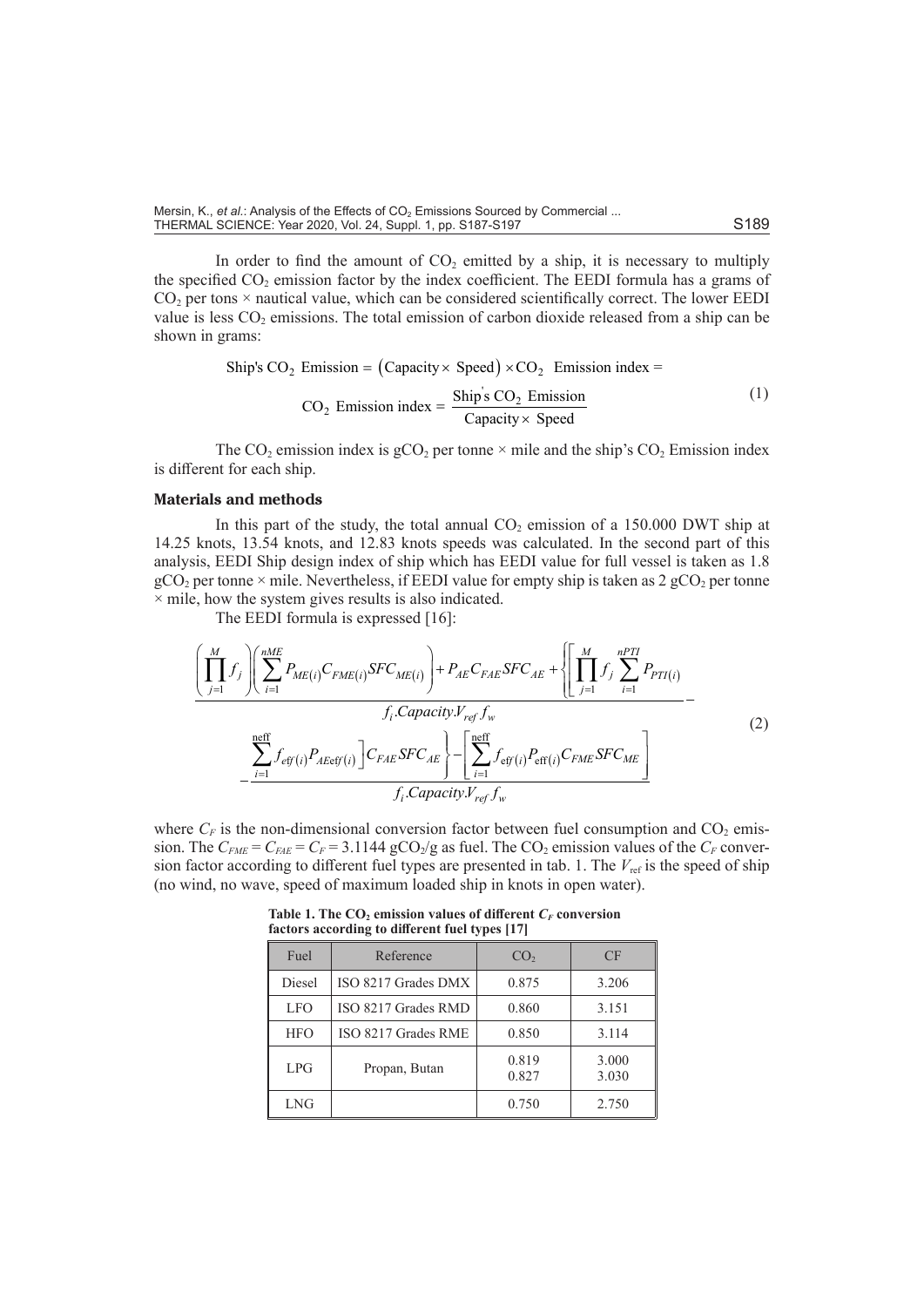Specific fuel consumption (SFC) is the fuel consumption coefficient of the machines in g/kWh, SFC *SFCME* = 190 g/kWh for the main machines, *SFCAE* = 215 g/kWh for auxiliary machines. Capacity is the deadweight for conventional ships, Gross Tonne for Ro-Ro and cruise ships. Deadweight is the largest weight a ship can carry is the sum of the weights of the raw cargo, the fuel, the water, the food, the passengers and the ships themselves and their belongings. In other words, Lightweight is the difference between the tonnage and the highest displacement volume of the ship with a density value of 1.025 kg/m<sup>3</sup> . The *PPTO* (*I*) is the Shaft generator power in kW. The *PME* (*I*) is the PME (*I*) = 0.75 × (*MCRMEi* – *PPTOi*). The *PAE (I*) is the power of the auxiliary machine in kW. The *PPTI* (*I*) is the Shaft motor power in kW. The  $P_{\text{eff}}(I)$  is the 75% reduced power with innovation in mechanical energy efficiency technologies. The  $PAE_{\text{eff}}(I)$  is the measured value of the auxiliary machine in *PME* (*I*) with the innovation of electric energy efficiency technologies in kW. The  $f_i$  is the correction factor of the ship's design parameters. It is dimensionless. For Ice-class ships, the following tab. 2 is calculated according to the values.

|                 |                                                                                                                                   | Limit values for ice class ship       |                                       |                                       |                                       |  |
|-----------------|-----------------------------------------------------------------------------------------------------------------------------------|---------------------------------------|---------------------------------------|---------------------------------------|---------------------------------------|--|
| Ship type       | $f_i$                                                                                                                             | IC                                    | IB                                    | IA                                    | <b>IA SUPER</b>                       |  |
| Tanker          | $0.516 L_{PP}$ <sup>1.87</sup><br>$\overline{\sum\limits_{l' \in \mathcal{N}_{i'}}^{h' \in \mathcal{N}_{i'}}} P_{i M E}$<br>$I=1$ | Max: 1.0<br>Min: $0.72 L_{PP}^{0.06}$ | Max: 1.0<br>Min: $0.61 L_{PP}^{0.05}$ | Max: 1.0<br>Min: $0.50 L_{PP}^{0.10}$ | Max: 1.0<br>Min: $0.40 L_{PP}^{0.12}$ |  |
| Bulk<br>carrier | $2.150L_{PP}$ <sup>1.58</sup><br>nME<br>$\sum^{n=1}P_{iME}$                                                                       | Max: 1.0<br>Min: 0.89 $L_{PP}^{0.02}$ | Max: 1.0<br>Min: $0.78 L_{PP}^{0.04}$ | Max: 1.0<br>Min: $0.68 L_{PP}^{0.06}$ | Max: 1.0<br>Min: $0.58 L_{PP}^{0.08}$ |  |
| Cargo ship      | $0.0450 L_{PP}$ <sup>2.37</sup><br>nME<br>$\sum$ PiME<br>$i=1$                                                                    | Max: 1.0<br>Min: $0.85 L_{PP}^{0.03}$ | Max: 1.0<br>Min: $0.70 L_{PP}^{0.06}$ | Max: 1.0<br>Min: $0.54 L_{PP}^{0.10}$ | Max: 1.0<br>Min: $0.39 L_{PP}^{0.15}$ |  |

Table 2. The  $f_j$  values of correction factor coefficient for different ice-class ships [17]

For Cargo ships with mainframe vessels with 10000 kW and higher, the *PAE* is defined [17]:

$$
P_{AE(MCRME>10000~KW)} = \left(0.025 \times \sum_{i=1}^{nME} MCR_{ME}(i)\right) + 250\tag{3}
$$

[17]:

For Cargo ships with mainframe vessels with 
$$
10000 \, \text{kW}
$$
 and lower, the *PAE* is defined  $10000 \, \text{kW}$ .

$$
P_{AE(MCRME < 10000 \, KW)} = 0.05 \times \sum_{i=1}^{nME} MCR_{ME(i)} \tag{4}
$$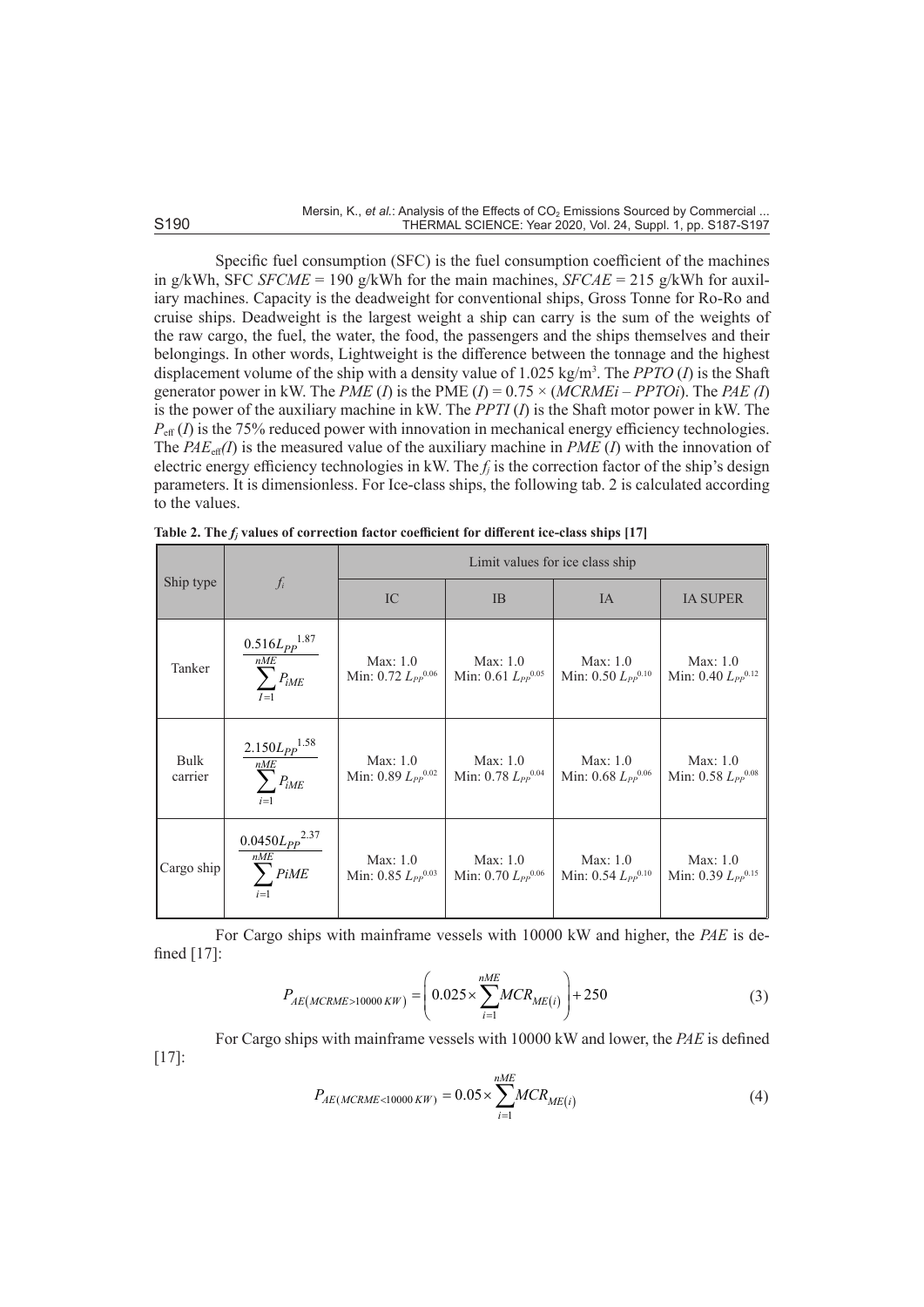$$
\left(\prod_{j=1}^{M} f_j\right) \left(\sum_{i=1}^{nME} P_{ME(i)} C_{FME(i)} SFC_{ME(i)}\right) + P_{AE} C_{FAE} SFC_{AE} + \left\{\left[\prod_{j+1}^{M} f_j\sum_{i=1}^{nPTI} P_{PTI(i)}\right.\right.\left.f_i \text{Capacity} V_{ref} f_w\right.\left.\sum_{i=1}^{neff} f_{\text{eff}(i)} P_{AEeff(i)}\right]\right\} C_{FAE} SFC_{AE} \left[\sum_{i=1}^{neff} f_{\text{eff}(i)} P_{\text{eff}(i)} C_{FME} SFC_{ME}\right.\left.f_i \text{Capacity} V_{ref} f_w\right. \tag{5}
$$

The EEDI formula, which at first glance looks very complex, is a rather simple representation of the ship's  $CO<sub>2</sub>$  efficiency, when combined in fact as separate factors. The EEDI unit is obtained from the formula as follows. When the  $CO<sub>2</sub>$  emitted per hour is divided by the nautical miles per hour, the clock in the formula is eliminated and the unit of the EEDI appears as  $gCO<sub>2</sub>$  per tonne  $\times$  mile [18]:

$$
EEDI = \frac{\text{gCO}_2}{\text{tnm}}\tag{6}
$$

It can also be formulated for reference calculation [17]:

$$
LEDI = 3.1144 \frac{190 \sum_{i=1}^{NME} P_{MEi} + 215 P_{AE}}{\text{Capacity}V_{\text{ref}}}
$$
(7)

According to tab. 3, example of EEDI calculation for 150000 DWT bulk cargo (with and without additional mechanical or electrical energy efficient technologies) is given.

| Manufacturer                                                                                      | Japan shipbuilding company                                                                                                                  |                                                                                                                                 | Auxiliary machine                                                                                             |  |
|---------------------------------------------------------------------------------------------------|---------------------------------------------------------------------------------------------------------------------------------------------|---------------------------------------------------------------------------------------------------------------------------------|---------------------------------------------------------------------------------------------------------------|--|
| <b>IMO</b> number<br>Type<br>LOA/LBP<br>B/D<br>Draft (summer)<br>DWT (summer draft)               | 9411XX<br>Bulk carrier<br>$250 \text{ m} / 240 \text{ m}$<br>$40 \text{ m} / 20 \text{ m}$<br>14 <sub>m</sub><br>150,000 ton<br>Main engine | Manufacturer<br>Type<br>MCR (Maximum<br>continuous rating)<br>SFC at 50% MCR<br>Number<br>Fuel type                             | Japan Diesel Ltd.<br>$5J-200$<br>$600 \text{ kW} \times 900 \text{ rpm}$<br>220.0 g/kWh<br>3<br><b>Diesel</b> |  |
| Manufacturer<br>Type<br>MCR (Maximum<br>continous rating)<br>SFC (at 50% MCR)<br>Number/Fuel type | Japan Heavy<br>Industries Ltd.<br>6J70A<br>$15.000 \text{ kW} \times 80 \text{ rpm}$<br>$165.0$ g/kWh<br>$1/Di$ esel                        | SPEED loaded in summer<br>draft at 75% MCR<br>Propeller type<br>Propeller radious<br>Number of pitch and<br>number of propeller | $1425$ kt<br>Fixed pitch propeller<br>7 <sub>m</sub><br>$4$ and $1$                                           |  |
|                                                                                                   |                                                                                                                                             | Main generator                                                                                                                  |                                                                                                               |  |
|                                                                                                   |                                                                                                                                             | Manufacturer<br>Rated output<br>Voltage<br>Number<br>3                                                                          | Japan electric<br>560 kW (700 kVA) $\times$ 900 rpm<br>$AC$ 450 V                                             |  |

**Table 3. Data of a 150000 DWT bulk cargo [13]**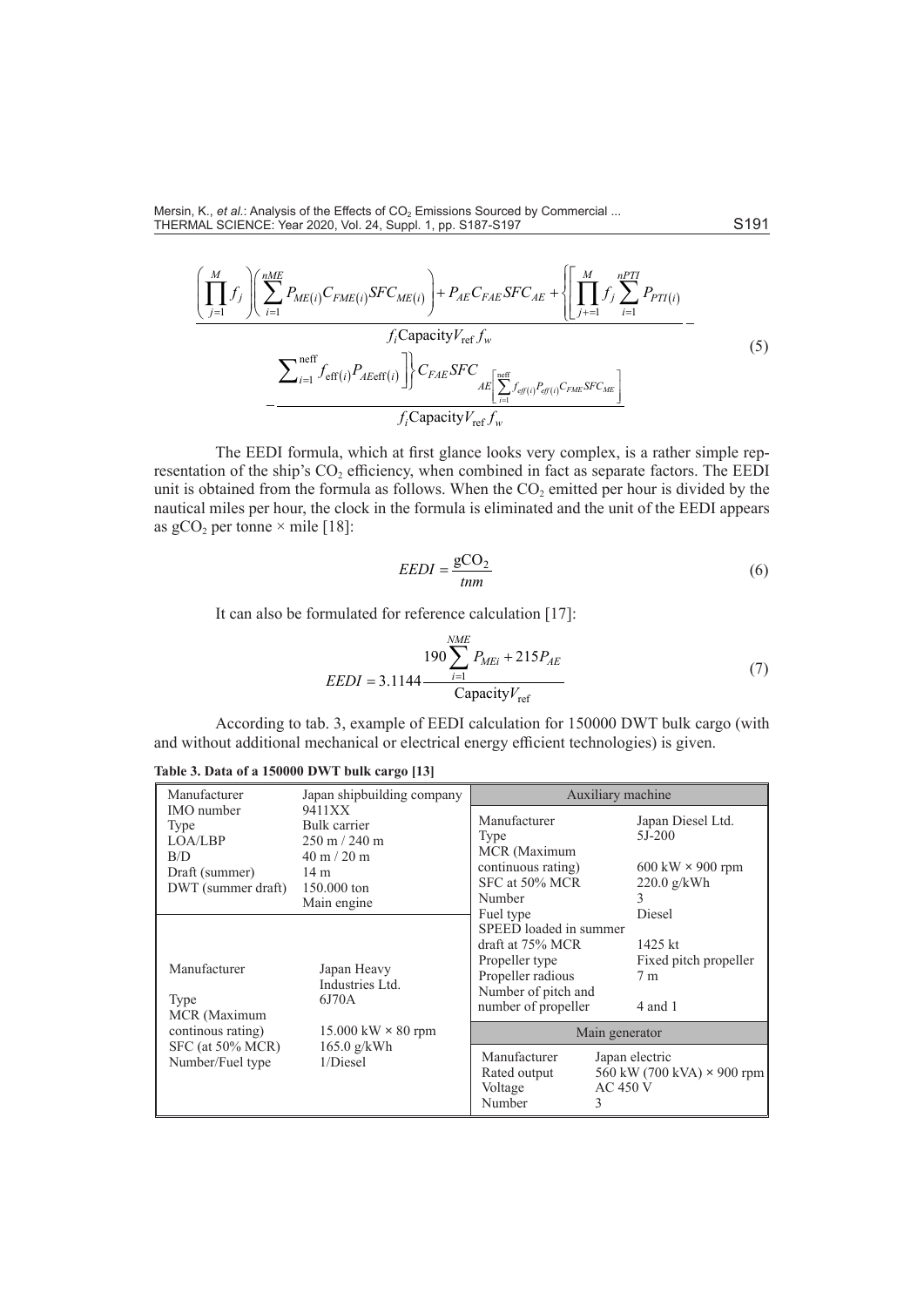| Ship type: bulk carrier |  |  |  |  |  |
|-------------------------|--|--|--|--|--|
| SFCAE: 220 g/kWh        |  |  |  |  |  |
| <i>PME</i> : 11.250 kW  |  |  |  |  |  |
| $V_{ref}$ : 14.25 knot  |  |  |  |  |  |
| MCRME: 15.000 kW        |  |  |  |  |  |
| CFAE: 3.206             |  |  |  |  |  |
|                         |  |  |  |  |  |

According to the data, if EEDI formulas are put in place, the results:

 $EEDI = 2990 \text{ gCO}_2 \text{ per tonne} \times \text{mile } [16]$  (1).

As a result of using additional mechanical and electric energy efficient technologies for the same vessel, the result is calculated:

 $P_{\text{AFeff}}$  (advanced electric energy efficiency technology): 600 kW

(As advanced electrical energy efficiency technology; waste heat recovery system was applied by using turbo generator.)

*P*eff (advanced mechanical energy efficiency technology): 1500 kW

 $P_{\text{MFeff}}$  (advanced mechanical energy efficiency technology):  $-750 \text{ kW}$ 

*EEDI* Calculation index according to Annex 2 – MEPC 61/5/3 for waste heat recovery system [19],  $f_{\text{eff}}(i)$  is taken as 1.0:

$$
\sum_{i=1}^{\text{neff}} f_{\text{eff}(i)} \times P_{\text{AEeff}(i)} \times C_{FAE} \times SFC_{AE} = 1 \times 600 \times 3.206 \times 220 = 423.200
$$
 (8)

As advanced mechanical energy efficiency technology, air lubrication system is used as air jets,  $P_{\text{eff}} = 1500 \text{ kW}$  and  $PAE_{\text{eff}} = -750 \text{ kW}$  [20]:

$$
\sum_{i=1}^{\text{neff}} f_{\text{eff}(i)} \times P_{\text{eff}(i)} \times C_{FME} \times SFC_{ME} - \sum_{i=1}^{\text{neff}} f_{\text{eff}(i)} \times P_{A\text{Eeff}(i)} \times C_{FAE} \times SFC_{AE}
$$
(9)

 $EEDI = 2668 \text{ gCO}_2 \text{ per tonne} \times \text{mile } [20]$ 

As a result, can be seen that the *EEDI* value, which is found in the previous section without the use of additional mechanical and electrical energy efficiency technologies under the same conditions, is smaller than the *EEDI* value of 2.99 gCO<sub>2</sub> per ton-miles. This will demonstrate the energy efficiency that will result in less carbon dioxide emissions. Smaller EEDI values are said to be more energy efficient vessels, ie, less fuel consumption and less  $CO<sub>2</sub>$  emissions.

#### *Effect of the speed to the emission of a ship*

In this part of the study, three Scenarios were analysed and compared. The information of ship and cargo in these scenarios are given below:

*Goods to be transported*: Iron and steel *Annual Amount*: 5000000 tons *Port of Loading*: Ambarli, Istanbul *Evacuation Port:* Yokohama, Japan *Ship Type:* Bulk carrier (150.000 Dwt) *Cargo Capacity*: 138.000 tonne (excluding fuel, storage, passenger, *etc.*) *Fuel*: Diesel *Power of main engine*: 15.000 kW × 80 rpm *SFC*: 165 g/kWh *Distance*: 8676 miles (nautical)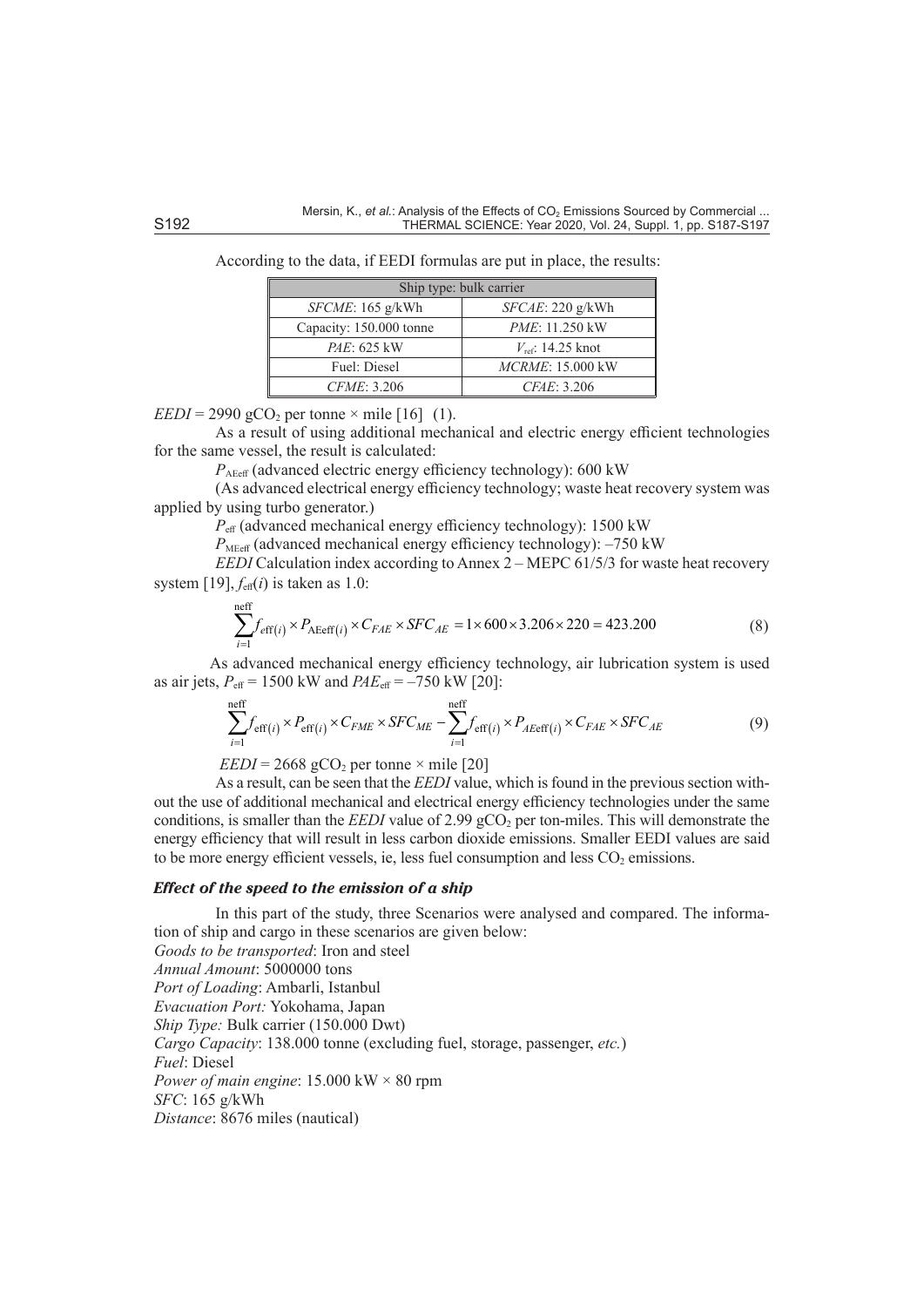Let  $K$  be the amount of  $CO_2$  released from the flue gas along the course of a ship between the two ports, Let  $K_1$  be the amount of  $CO_2$  released from the flue gas while sailing from Ambarli to Yokohama and let  $K_2$  be the amount of  $CO_2$  released from the flue gas while sailing from Yokohama to Ambarli.

## *Scenario 1: Annual total CO<sub>2</sub> emission at 14.25 knots cruising speed*

The CO<sub>2</sub> index of full ship: 2 99 gCO<sub>2</sub> per tonne  $\times$  mile, from eq. (1), (CO<sub>2</sub> index of light ship is taken 18 gCO<sub>2</sub> per tonne  $\times$  mil) other information be found in the light of the aforementioned information:

Voyage number of a ship in a year:  $360 \text{ day}/60 \text{ day} = 6$ 

Annual transportation capacity of a ship:  $6 \times 138.000$  tonne = 828.000 tonne per year

The number of vessels that are required to move from Turkey to Japan  $5000000/828000 = 6038$ 

Ship's CO<sub>2</sub> emission = (capacity  $\times$  speed)  $\times$  CO<sub>2</sub> Emission index

 $K_1$  = CO<sub>2</sub> emission index of full ship  $\times$  capacity  $\times$  speed of ship

 $K_1$  = 299 gr CO<sub>2</sub> per tonne × mile × 138.000 tonne × 1425 knot,

 $K_1 = 5879.835$  gr CO<sub>2</sub> per hour

 $K_2$  = CO<sub>2</sub> emission index of light ship  $\times$  capacity  $\times$  speed of ship

 $K_2 = 18 \times 138.000$  tonne x 1425 knot,

 $K_2$  = 3539.700 gr CO<sub>2</sub> per hour

 $K = K_1 + K_2 = 5879.835 + 3539.700 = 9419.535 \text{ gCO}_2 \text{ per hour}$ 

 $K = 942$  tonne  $CO<sub>2</sub>$  per hour.

If the ship does 6 voyages with 1425 knots and a total of 6038 ships are used for this work, the total amount of  $CO<sub>2</sub>$  emitted in the transportation of 5000000 tons of iron and steel product from Ambarli port to the port of Yokohama, Japan: *K*<sub>annual</sub>:  $V_{14, 25} = 9419.535 \times 6 \times 6038$ 

*K*<sub>annual:</sub>  $V_{14, 25}$  = 341250.914 gCO<sub>2</sub> per hour = 341 × 24 × 360 = 2946 mile × tonne CO<sub>2</sub>

## *Scenario 2: Annual total CO<sub>2</sub> emissions at 13.54 knots cruising speed*

Now if the aforementioned calculation is repeated in order to see what the total carbon dioxide amount change as a result of reducing the ship speed by 5% in the same example: Ship speed 2:  $1425 \times 0.95 = 1354$  knots.

| Ship type: bulk carrier              |                         |  |  |  |
|--------------------------------------|-------------------------|--|--|--|
| SFCAE: 220 g/kWh<br>SFCME: 165 g/kWh |                         |  |  |  |
| Capacity: 150.000 tons               | PME: 9.000 kW           |  |  |  |
| <i>PAE</i> : 625 kW                  | <b>MCRME: 15.000 kW</b> |  |  |  |
| <i>CFME</i> : 3.206                  | CFAE: 3.206             |  |  |  |

*EEDI*  $V_{13, 54} = 2.56$  gCO<sub>2</sub> per tonne  $\times$  mile (for full ship).

It can be seen that a 5% reduction in speed causes 15% decreasing. In our scenario, Yokohama – Ambarli voyage, which is empty, comes again at a speed of 14.25 knots and the  $CO<sub>2</sub>$  index is also taken into account as 1.8 gCO<sub>2</sub> per tonne tonne  $\times$  mile miles:

 $CO_2$  index of full ship: 256 gCO<sub>2</sub> per tonne tonne × mile mile,  $CO_2$  Index of light ship: 18 gCO<sub>2</sub> per tonne tonne × mile mile

 $K_1$  = CO<sub>2</sub> index of full ship  $\times$  capacity  $\times$  ship speed = 256  $\times$  138.000 tonne  $\times$  13.54 knot

 $K_1 = 4783411.2 \text{ gCO}_2 \text{ per hour}$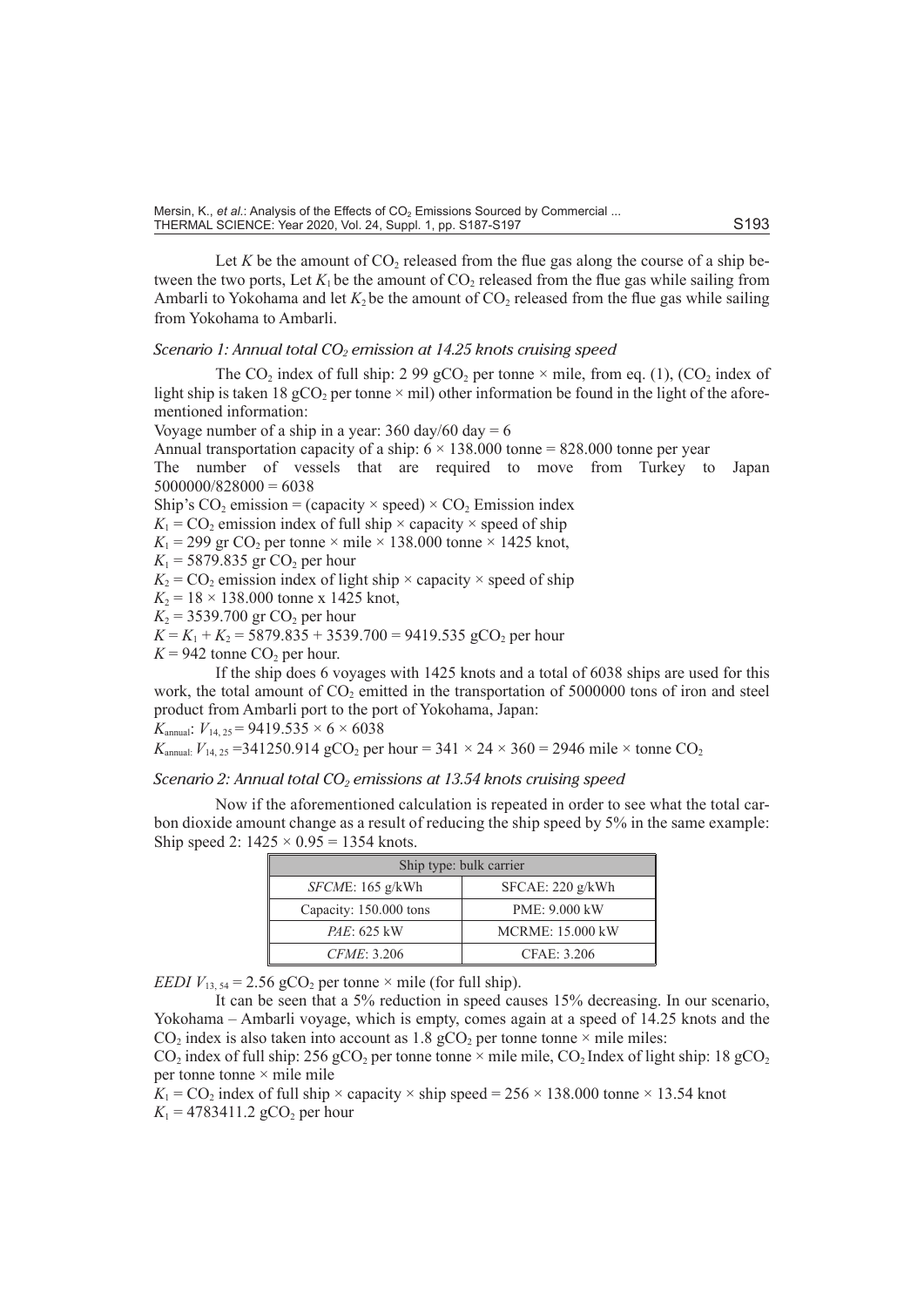$K_2$  = CO<sub>2</sub> index of light ship  $\times$  capacity  $\times$  ship speed  $K_2$  = 1.8  $\times$  138.000 tonne  $\times$  14.25 knot  $K_2 = 3.539.700 \text{ gCO}_2 \text{ per hour}$ 

 $K = K_1 + K_2 = 4783411.2 + 3539.700 = 8323111.2 \text{ gCO}_2 \text{ per hour}$ 

 $K = 8.32$  tonne  $CO<sub>2</sub>$  per hour

Departure time: 32 days (Ambarli – Yokohama), Return time: 30 days (Yokohama – Ambarli) Voyage number of a ship in a year:  $360 \text{ days}/62 \text{ days} = 5.8$ 

Annual transportation capacity of a ship:  $5.8 \times 138.000$  tonne = 800.400 tonne per year

The 5000000 tons of iron and steel load the number of ships needed for Japan to move jobs from Turkey  $5000000 / 800400 = 6.25$  total vessel is required in a year. If the ship does 5.8 voyages in a year with 13.54 knots for departure and 14.25 for return, a total of 6.25 ships are used for this work, the total amount of carbon dioxide emitted in the transportation of 5000000 tons of iron and steel product from Ambarli port to the port of Yokohama, Japan:  $K_{\text{annual}}$ :  $V_{13.54} = 8323111.2 \times 5.8 \times 6.25$ 

 $K_{\text{annual}}$ :  $V_{13,54}$  = 301712781 gr CO<sub>2</sub> per hour = 301 × 24 × 360 = 2,6 millionn CO<sub>2</sub>

As a result, a total of 5000000 tons of iron and steel cargo is transported with 14.25 knots total annual emission is  $K_{\text{annual}}$ :  $V_{14,25} = 2946$  millionn CO<sub>2</sub>.

In the second calculation, if the ship is set to do the same job between Yokohama-Ambarli by decreasing its speed by 5% and it goes with 13.54 knots and empty ship returns with 14.25 knots, 2.6 millions of  $CO<sub>2</sub>$  emissions are calculated. If the results are to be shown in tab. 4 below, the 5% reduction in speed results in a 15% reduction in the  $CO<sub>2</sub>$  emission index and a 12% reduction in the total annual emissions of  $CO<sub>2</sub>$ .

| Speed         | Speed<br>reduction<br>ratio | Engine power              | Emission index<br>of full ship                        | Index reduction<br>ratio    |                            |
|---------------|-----------------------------|---------------------------|-------------------------------------------------------|-----------------------------|----------------------------|
| $12.25$ knots |                             | 11.250 kW                 | 2.99 gCO <sub>2</sub> per tonne $\times$ mile         |                             |                            |
| 13.54 knots   | $5\%$                       | $9.000$ kW                | 2.56 gr $CO2$ per tonne $\times$ mile                 | 15%                         |                            |
| Speed         | Departure<br>time           | Average<br>number of ship | Number of ships required<br>for annual transportation | Total emission<br>in a year | Emission<br>reduction rate |
| 14.25 knots   | 30 days                     | 6                         | 6.038                                                 | 22.946 millionn             |                            |
| 13.54 knots   | 32 days                     | 5.8                       | 6.25                                                  | 2.6 millionn                | 11.7%                      |

**Table 4. Change of CO2 emission rates by 5% reduction of cruise ship speed**

*Scenario 3: Annual total CO<sub>2</sub> emission at 12.83 knot cruising speed* 

Now if the aforementioned calculation is repeated in order to look at the change in the amount of total carbon dioxide as a result of reducing the ship speed by 10% in the same example: Ship speed 3:  $14.25 \times 0.90 = 12.83$  knots.

| Ship type: bulk carrier  |                                |  |  |  |
|--------------------------|--------------------------------|--|--|--|
| SFCME: 165 g/kWh         | SFCAE: 220 g/kWh               |  |  |  |
| Capacity: 150.000 tonnes | <i>PME</i> : 9.000 kW          |  |  |  |
| <i>PAE</i> : 625 kW      | $V_{\text{ref}}$ : 12.83 knots |  |  |  |
| Fuel: Diesel             | MCRME: 15.000 kW               |  |  |  |
| <i>CFME</i> : 3.206      | CFAE: 3.206                    |  |  |  |

*EEDI*  $V_{12, 83} = 2,26$  gCO<sub>2</sub> per tonmil (for full ship).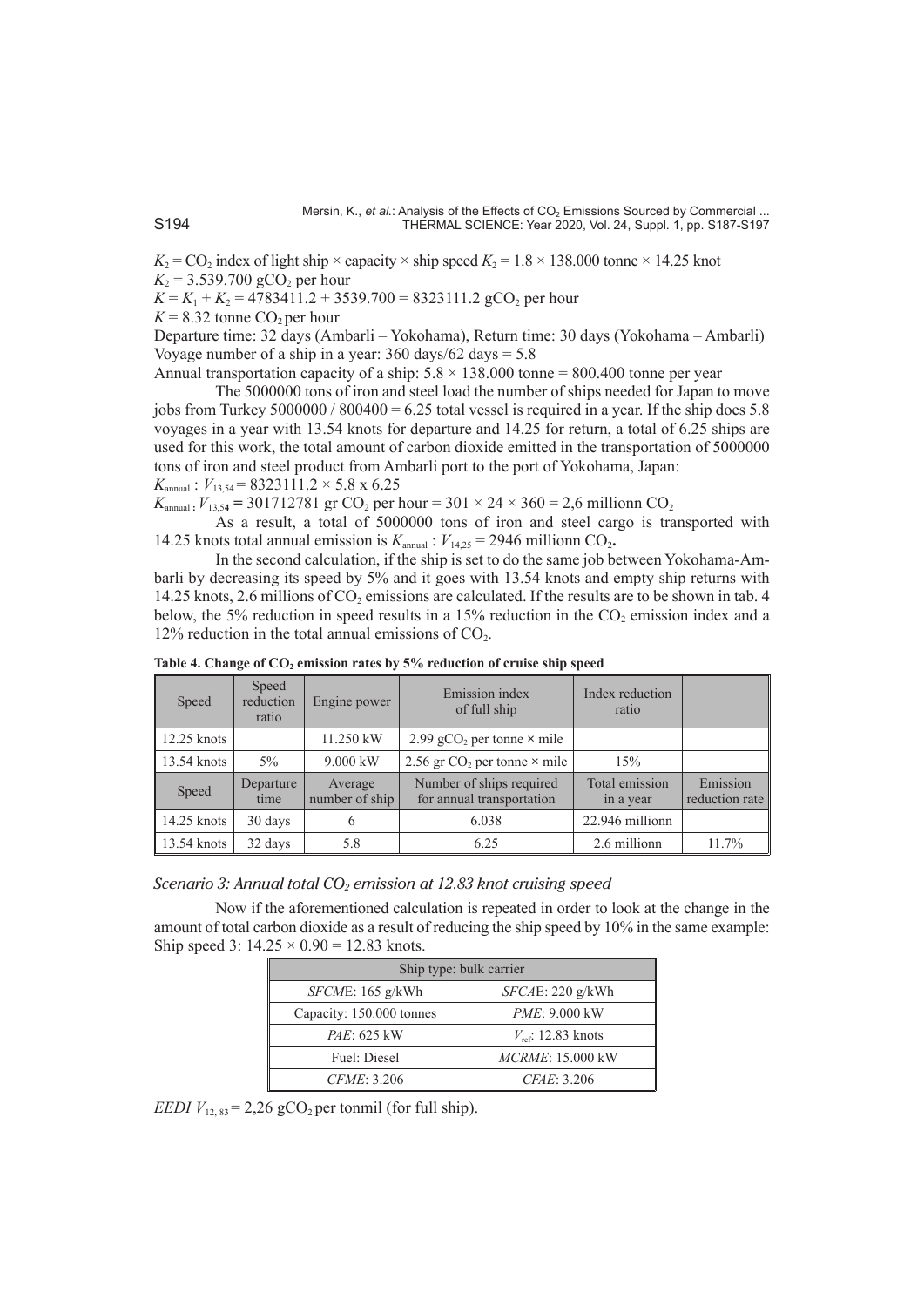It can be seen that a 10% reducing of speed causing 25% decreasing on  $CO<sub>2</sub>$  emission. According to the scenario, the departure speed is 12.83 knots but return speed of the ship is 14.25 knots. So, the  $CO_2$  index is taken as 1.8 gCO<sub>2</sub> per tonne  $\times$  mile:

CO<sub>2</sub> index of full ship: 2.26 gCO<sub>2</sub> per tonne  $\times$  mile

CO<sub>2</sub> index of light ship: 1.8 gr CO<sub>2</sub> per tonne × mile<br> $K_1 = 2.26 \times 138.000$  tonne × 12.83 knot<br> $K_1 = 4.001.420, 4 \text{ CO}_2$  per hour  $K_1 = 2.26 \times 138.000$  tonne × 12.83 knot  $K_1 = 4.001.420, 4 \text{ CO}_2$  per hour<br> $K_2 = 1.8 \times 138.000$  tonne × 14.25 knot  $K_2 = 3.539.700 \text{ gCO}_2$  per hour

 $K_2 = 1.8 \times 138.000$  tonne  $\times$  14.25 knot

 $K = K_1 + K_2$ 

 $K = 4.001.420$ ,  $4 + 3.539.700 = 7.541.120$ ,  $4 \text{ gCO}_2$  per hour

 $K = 7,541120$  tonne CO<sub>2</sub> per hour.

Departure time: 34 days (Ambarli – Yokohama), Return time: 30 days (Yokohama – Ambarli) Voyage number of a ship in a year:  $360 \text{ days}/64 \text{ days} = 5625$ 

Annual transportation capacity of a ship:  $5625 \times 138.000$  tonne = 776.250 tonne per year 5,000,000 tons of iron and steel load the number of ships needed for Japan to move jobs from Turkey  $5,000,00$  /776.250 = 6.44 total vessel is required in a year. So;  $K_{\text{annual}}$   $V_{12, 83} = 7541120.4 \times 5625 \times 6.44$ 

 $K_{\text{annual}}$   $V_{12, 83} = 273.177.086 \text{ gCO}_2$  per hour =  $273 \times 24 \times 360 = 2358 \text{ million CO}_2$ 

As a result, it was calculated that the ship, which is suitable for the transportation of 5.000.000 tones of iron and steel cargo in Ambarli-Yokohama, has a total annual *K*1-41.25 = 2946 millionns of  $CO<sub>2</sub>$  annually with a total speed of 14.25 knots.

In the second calculation, if the ship is set to do the same job, it only decreases its speed by 14.25% by 5% and it goes with 13.54 knots and it is followed by the total of 14.25 knots at Yokohama-Ambarli. 2.6 millionns of  $CO<sub>2</sub>$  emissions are calculated.

In the third calculation, if the ship is set to do the same job, it only decreases its speed by 14.25% by 10% and it goes with 12.83 knots and it is followed by the total of 14.25 knots at Yokohama – Ambarli. 2.358 millionns of  $CO<sub>2</sub>$  emissions are calculated.

If looking at the results of 2.946 millionns of  $CO<sub>2</sub>$  and 2.358 millionns of  $CO<sub>2</sub>$ , the speed can only reduce by 10%, and reduce the  $CO<sub>2</sub>$  emission by 25% in the course of the year (EEDI is taken as reference) and reduce the total emission of  $CO<sub>2</sub>$  per year by 20%. It is suitable.

| Speed         | Speed<br>reduction<br>ratio | Engine power              | Emission index of full ship                           | Index<br>reduction<br>ratio |                            |
|---------------|-----------------------------|---------------------------|-------------------------------------------------------|-----------------------------|----------------------------|
| 14.25 knots   |                             | 11.250 kW                 | 2.99 gr $CO2$ per tonne $\times$ mile                 |                             |                            |
| $13.54$ knots | $5\%$                       | $9.000$ kW                | 2.56 gr $CO2$ per tonne $\times$ mile                 | 15%                         |                            |
| 12.83 knots   | 10%                         | 7.400 kW                  | 2.26 gr $CO2$ per tonne $\times$ mile                 | 25%                         |                            |
| Speed         | Departure<br>time           | Average<br>number of ship | Number of ships required<br>for annual transportation | Total emission<br>in a year | Emission<br>reduction rate |
| $14.25$ knots | 30 days                     | 6                         | 6038                                                  | 2.946 millionn              |                            |
| $13.54$ knots | 32 days                     | 5.8                       | 6.25                                                  | 2.6 millionn                | 11.7%                      |
| $12.83$ knots | 34 days                     | 5.625                     | 6.44                                                  | 2.358 millionn              | 20%                        |

**Table 5. Change of CO2 emission rates by 5% and 10% reduction of ship cruising speed (empty ship design index is 1.8%)**

The reduction in cruising speed by 10% only and the full shipment of  $CO<sub>2</sub>$  emissions by 20% compared to a 25% decrease in the full EEDI ratio will also save fuel. What is to be considered and calculated here is the annual and even the size of the savings from the fuel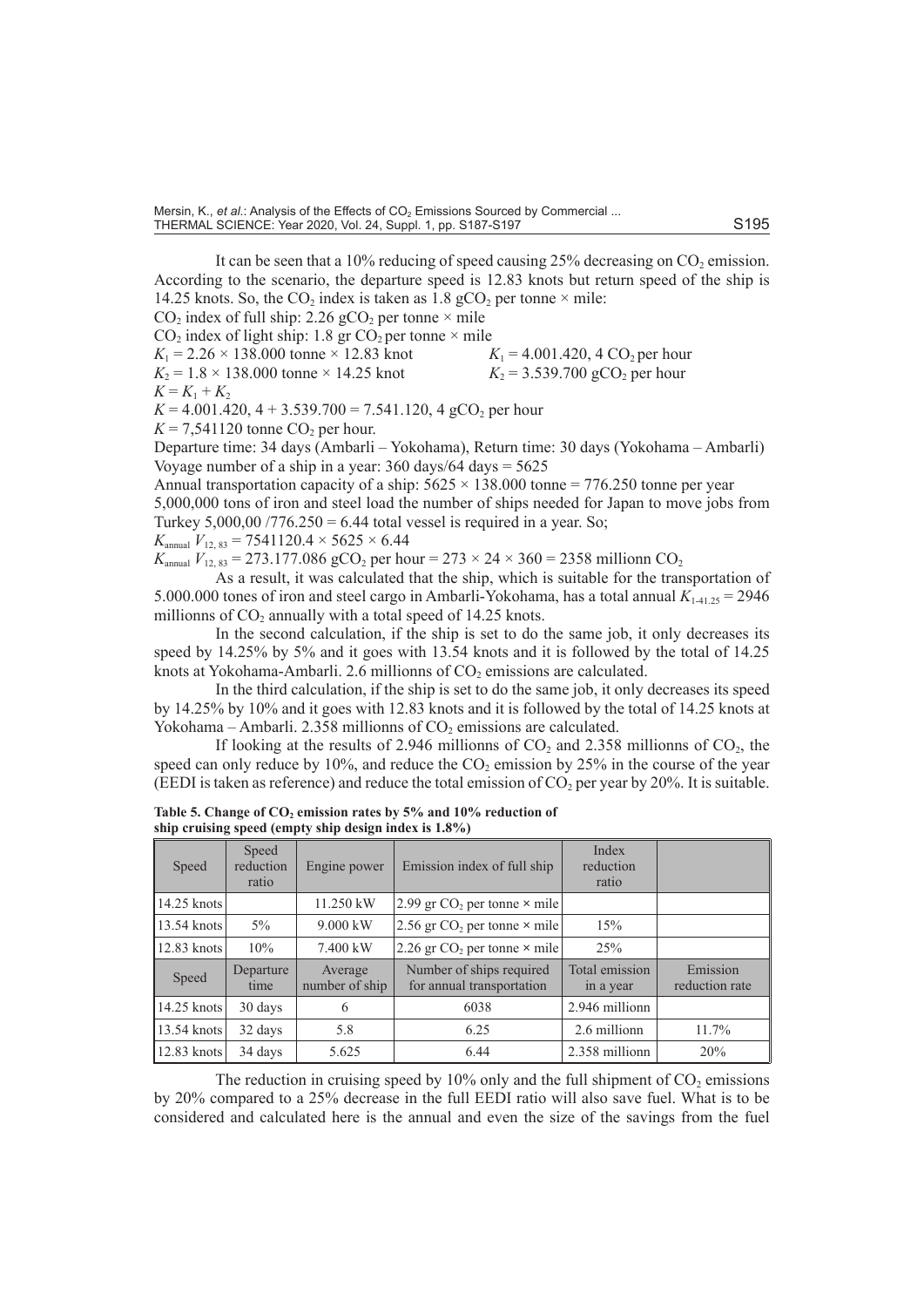during the lifetime of the ship (average 20 or 30 years). The 20%  $CO<sub>2</sub>$  emission improvement between the aforementioned two different scenarios is of course an additional 0.4 (6.44-6.038 = 0.46) ships entering the service. Another point of view is to consider the relationship between the cost of the fuel and the cost of approximately 8 vessels to be carried during the 20-year period. As shown in tabs. 5 and 6, a  $10\%$  reduction in speed results in a  $25\%$  reduction in the CO<sub>2</sub> emission index and a  $20\%$  reduction in total annual  $CO<sub>2</sub>$  emissions.

| Speed           | Departure<br>time | Average<br>number of ship | Number of ships required<br>for annual transportation | Total emission<br>in a year | Emission<br>reduction rate |
|-----------------|-------------------|---------------------------|-------------------------------------------------------|-----------------------------|----------------------------|
| 14.25 knots $ $ | 30 days           |                           | 6.038                                                 | 23,067 millionn             |                            |
| $13.54$ knots   | 32 days           | 5.8                       | 6.25                                                  | 2.721 millionn              | 11.3%                      |
| 12.83 knots $ $ | 34 days           | 5.625                     | 6.44                                                  | 2,479 millionn              | 19%                        |

**Table 6. Change of CO2 emissions rates by 5% and 10% reduction of ship cruising speed (when the empty ship design index is 2)**

# **Results and discussion**

During the journey of a ship between two harbours, the amount of  $CO<sub>2</sub>$  emissions emitted by the fuel produced by its main machine and auxiliary machines against the sea and air resistance can be calculated with certain formulas.

The amount of  $CO<sub>2</sub>$  released from a ship can also be measured by the carbon content of the fuel consumed on that ship. About  $3.17$  ton of CO<sub>2</sub> is released from the combustion of one ton of ship fuel [21]. In order to find the amount of  $CO<sub>2</sub>$  emission, the work which is done by the ship has to be multiplied by the index coefficient of  $CO<sub>2</sub>$  emission of that ship.

The scientific reference to the value (grams  $\times$  CO<sub>2</sub>)/(tones  $\times$  nautical) calculated by the EEDI formula; the lower EEDI value is less  $CO<sub>2</sub>$  emissions.

The most important factor that reduces  $CO<sub>2</sub>$  emission is speed of the ship. Changing of speed also effects the fuel consumption. So, Reduction in ship speed always results in lower fuel costs.

 On the other hand, as a result of decreasing the service speeds of different types and sizes of ships, the transit times generated by the additional vessels have been analysed due to the decrease in the number of voyages to be carried out annually. It was shown that the total amount of fuel has always resulted in less fuel costs with the vessels entering the service due to the decrease in cruise speed.

The  $CO<sub>2</sub>$  emissions from a ship can be calculated based on ship speed, fuel consumption and the amount of carbon in the content of the fuel.  $CO<sub>2</sub>$  emission savings at the lowest speed allowed by ship operating costs can also be calculated.

This study strongly emphasizes that speed is an important factor in maritime transport. Although it is considered as an environmental approach to reduce emissions by direct intervention the ship's machinery by technical methods, it is strongly demonstrated in this study that commercial speed optimization, optimum and proactive route planning and energy and capacity management can be a current and early approach. Determining the optimum change between fuel costs and costs resulting from time delays, precise adjustment of engine speeds and efficient operation of engines at low output levels for a long time is a dynamic process with two most important elements.

Considering the impact of fuel costs on revenue generated by ships, ship operators need to have an effective means of identifying optimum reduction in speed. In addition, in cases where fuel costs are high and market freight rates are low, the speed reduction option